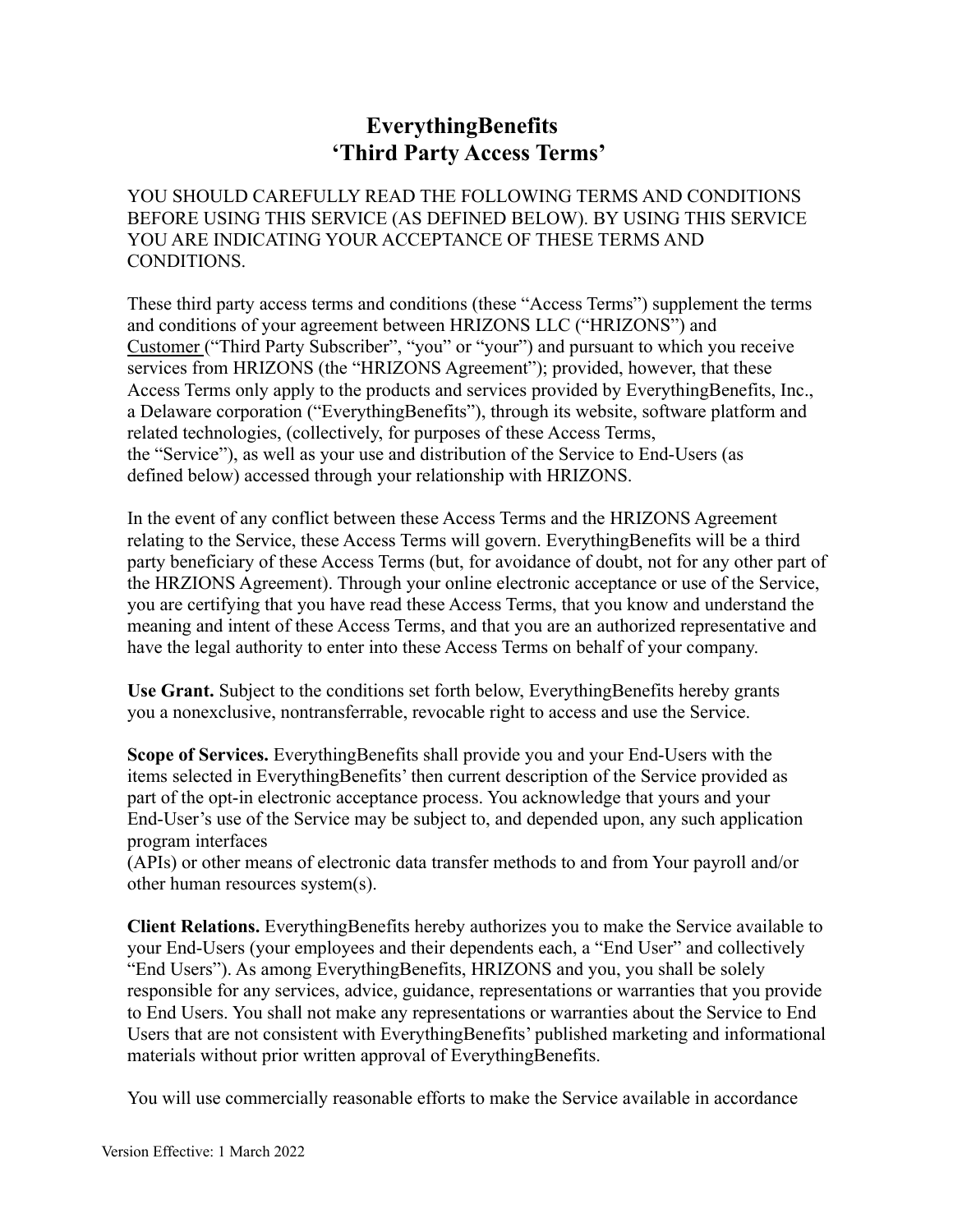with EverythingBenefits' published policies regarding acceptable use, privacy and uptime regarding the Service. This Agreement only grants access to the Service for you and your End Users during the period that you are actively in good standing under any and all written agreements with EverythingBenefits and HRIZONS. Your access to the Service may be further restricted subject to your compliance with the terms of any such agreements between HRIZONS and EverythingBenefits. EverythingBenefits reserves the right to amend these Access Terms once a calendar year upon sixty (60) days' notice delivered as a notification through the Service or posted at EverythingBenefits' website, https:/[/www.everythingbenefits.com.](http://www.everythingbenefits.com/)

**Access Restrictions.** Access to the Service is limited to Third Party Subscriber's and its End Users. With the exception of SAP SuccessFactors or other platform as may be approved by EverythingBenefits from time to time, You may use the Service so long as such use ensures all trademarks, service marks, copyrights or other notices shall be visible in their original form respective of EverythingBenefits. You agree not to (a) hack or otherwise make unauthorized use of the Service or attempt to circumvent or bypass the security mechanisms of the Service; (b) reverse engineer, decompile, disassemble, or otherwise attempt to discern the source code, intellectual property, know how or other trade secrets of EverythingBenefits; (c) download, republish, transmit, or in any way distribute information part of the Service unless such activities are in direct furtherance of your or your End Users permitted access and use of the Service and do not in any way violate these Access Terms; (d) rent, lease, resell, distribute, sublicense, loan, assign or transfer all or any part of the Service and/or your Service account information, except for your right to grant your End Users access to the Service in accordance with these Access Terms; (e) remove any proprietary notices, labels, or marks on any component of the Service; (f) provide access to the Service to third parties (other than allowing your End Users, insurance brokers, insurance carriers or other trusted advisors on a need to access basis); (g) sell or give materials or information produced pursuant to the Service to third parties other than as provided for under these Access Terms; (h) sublicense, assign, delegate or otherwise transfer these Access Terms or any of your related rights or obligations for any reason without the prior written consent of EverythingBenefits. Third party software may be embedded or delivered with the Service. You have no right to use such third party software other than as necessary for the permitted use of the Service. The Service also contains trade secrets of EverythingBenefits and its licensors and suppliers, and you agree to protect these trade secrets with as much care as you protect your own trade secrets and, in any event, at least with commercially reasonable care. Title to any and all software, intellectual property and other trade secrets as it relates to the Service are reserved by and to EverythingBenefits and its licensors and suppliers. You do not acquire any rights, express or implied, in the Service other than those specified in these Access Terms. Any unauthorized use of the Service will be deemed to be a material breach of these Access Terms.

**Fees, Billing and Payment.** Fees, billing and payment terms shall be in accordance with such HRIZONS Agreement or any other such license or service agreement between you and HRIZONS.

**Confidential Information.** You agree that you will at all times hold in strict confidence and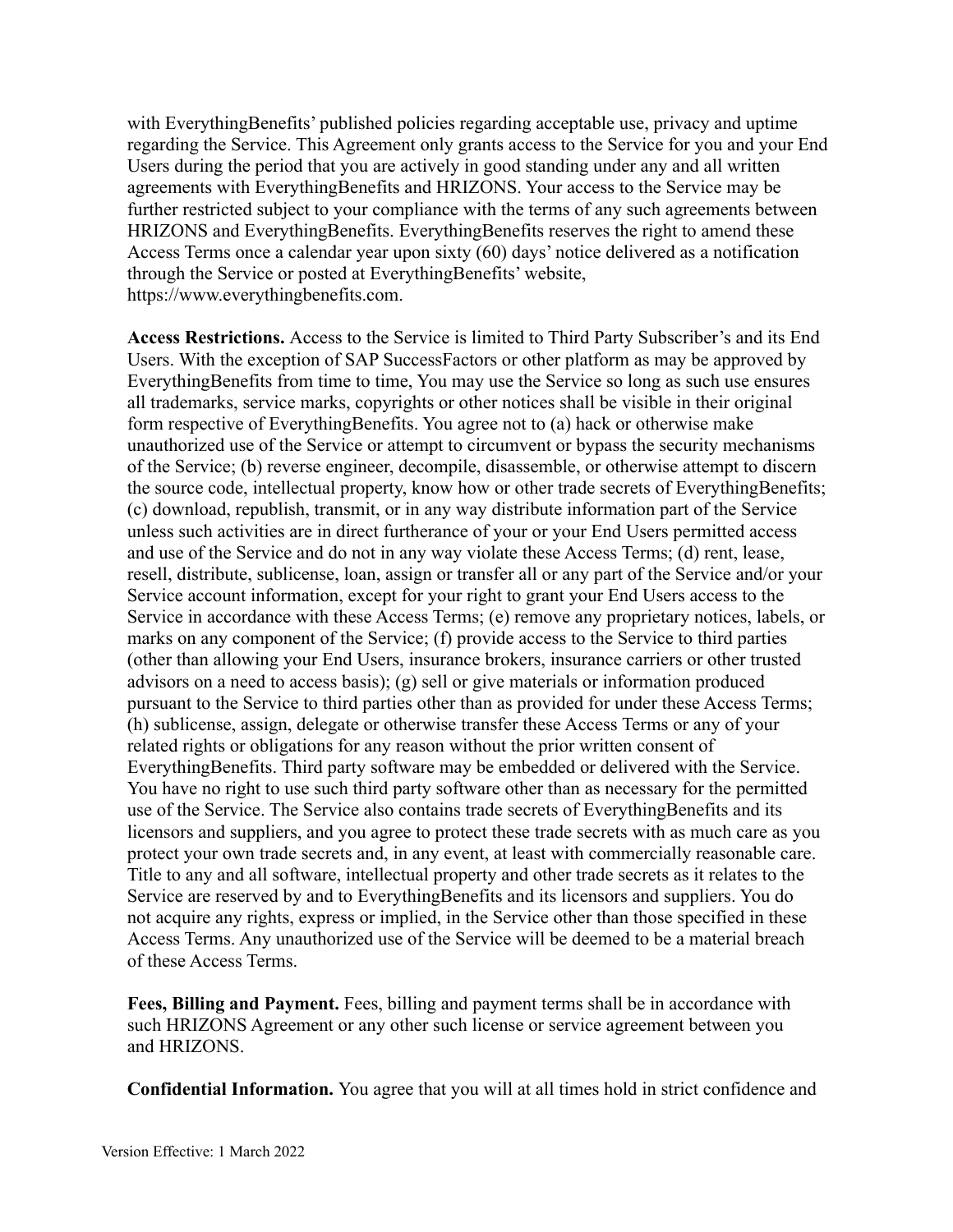not disclose Confidential Information (as defined below) to any third party except as approved in writing by EverythingBenefits, and that you will use Confidential Information for no purpose other than using the Service and transferring Client data to/from the Service. You shall only permit access to Confidential Information to those of your employees, consultants and other professionals having a need to know and who have signed confidentiality agreements or are otherwise bound by confidentiality obligations substantially similar to those contained herein. "Confidential Information" means all non-public materials and information of EverythingBenefits provided or made available by EverythingBenefits or HRIZONS to you, including products and services, screen data, information regarding technology, know-how, processes, software programs, research, development, financial information and information EverythingBenefits and HRIZONS provides regarding third parties, in each case relating to EverythingBenefits or the Service.

Your obligations under these Access Terms with respect to any portion of the Confidential Information shall terminate when you can document that: (a) it was in the public domain at the time it was communicated to you; (b) it entered the public domain subsequent to the time it was communicated to you through no fault of yours; (c) it was in your possession free of any obligation of confidence at the time it was communicated to you; (d) it was rightfully communicated to you free of any obligation of confidence subsequent to the time it was communicated to you; or (e) it was developed by employees or agents of your company who had no access to any Confidential Information communicated to you. After your use of the Service is complete, or upon (i) expiration or termination of this Agreement or (ii) request of EverythingBenefits as a result of a material breach of these Access Terms, you shall promptly return to EverythingBenefits all documents, notes, software, data and other tangible materials or certify the destruction of same in the event such material is stored in electronic format, representing all Confidential Information and all copies thereof.

**Term and Termination.** This Access Agreement commences on the Effective Date and shall remain in effect until the Termination Date in the HRIZONS Agreement(the "Initial Term"). This agreement shall be automatically renewed for the duration of any subsequent renewal terms between You and HRIZONS (each a "Renewal Term") unless, (a) this Access Agreement is terminated earlier in accordance with the terms herein, (b) either party provides notice to the other of its intentions not to renew, as outlined in the HRIZONS Agreement, or at least sixty (60) days prior to the end of the Initial Term or any Renewal Term if not specified, (c) you are no longer in good standing under any written agreement with HRIZONS, or (d) HRIZONS is no longer in good standing under any written agreement with EverythingBenefits.

EverythingBenefits has the right to terminate your access to the Service in the event you are unable to cure any material breach of these Access Terms within thirty (30) days after notice of such breach. Furthermore, EverythingBenefits reserves the right to suspend access and use of the Service, subject to EverythingBenefits providing immediate written notice to you, should EverythingBenefits detect your use or distribution of the Service is (i) a source of malware or other computer virus, (ii) presents a security risk for other users of the Service, or (iii) otherwise causes noticeable degradation of the Service. In any such event, both parties will use best efforts to prioritize and resolve any such issues and restore access to the Service in a time is of the essence manner as to mitigate any impact such suspension may impose on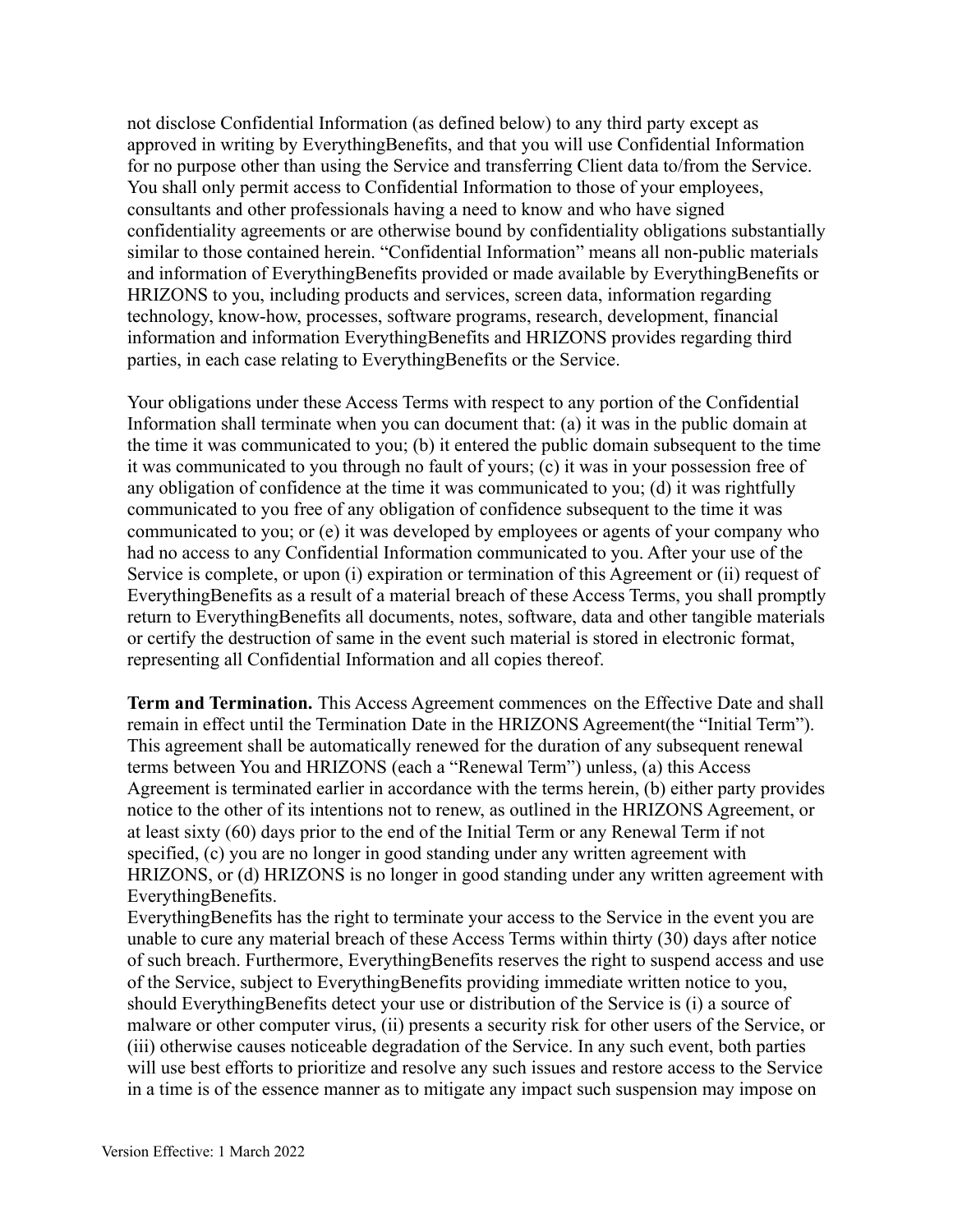you or your End Users. The Initial Term, together with any Renewal Term(s), shall collectively be referred to as the "Term".

You agree (a) to keep your account information related to the Service confidential, including your username, password and other associated information and not permit or allow other person to have access to or use your account information related to accessing and using the Service without EverythingBenefits' prior written consent; (b) to inform EverythingBenefits promptly upon a known disclosure of any portion of such account information unless authorized in advance by EverythingBenefits; (c) to be solely responsible, at your own expense, for acquiring and maintaining all computer hardware and software, internet access, and other work materials, tools, products or services needed to access and use the Service; and (d) to provide EverythingBenefits written notice of any known material breach of these Access Terms. If you know or have reason to know of any unauthorized access to the Service or attempted unauthorized access to the Service, you agree to notify EverythingBenefits of the details related to same with time being of the essence.

**Notices.** You agree to receive communications relating to Your use of the Service electronically. We may communicate with You by email or by posting notices within the Service. You agree that all agreements, notices, disclosures and other communications that are provided to You electronically satisfy any legal requirement that such communications be in writing. All notices intended for receipt by You will be deemed delivered and effective when sent to the email address You provide within the Service. By creating an account, submitting information or otherwise providing Us with Your email address, postal address or phone number, You are agreeing that We or Our agents may contact You at that address or number in a manner consistent with our Privacy Policy.

**Implementation**. You acknowledge that We will begin implementing your services following the effective date of this Agreement and upon receipt of all requested information from You and/or the Carrier, as applicable, which shall be provided to Us in a diligent and time is of the essence manner. The implementation shall occur for a period not to exceed one hundred (100) days, commencing from the date that all requested information is received (hereinafter "the

Implementation Period") and shall include the work detailed in Your "kick-off" call (hereinafter "the Scope of Work"). Any implementation work required beyond one hundred (100) days will incur additional fees.

Following the Implementation Period, You will be provided with five (5) days to advise Us of any errors or inaccuracies, within the Scope of Work, requiring correction. You understand that any work requested for the first time during the Implementation Period or product testing shall be considered outside of the Scope of Work and shall incur additional fees. For the avoidance of doubt, permitted changes shall be limited to those configurations and functionalities which are available to all customers as part of the solution, and shall not include any custom configurations and functionalities which would require further development unless We otherwise agree in writing.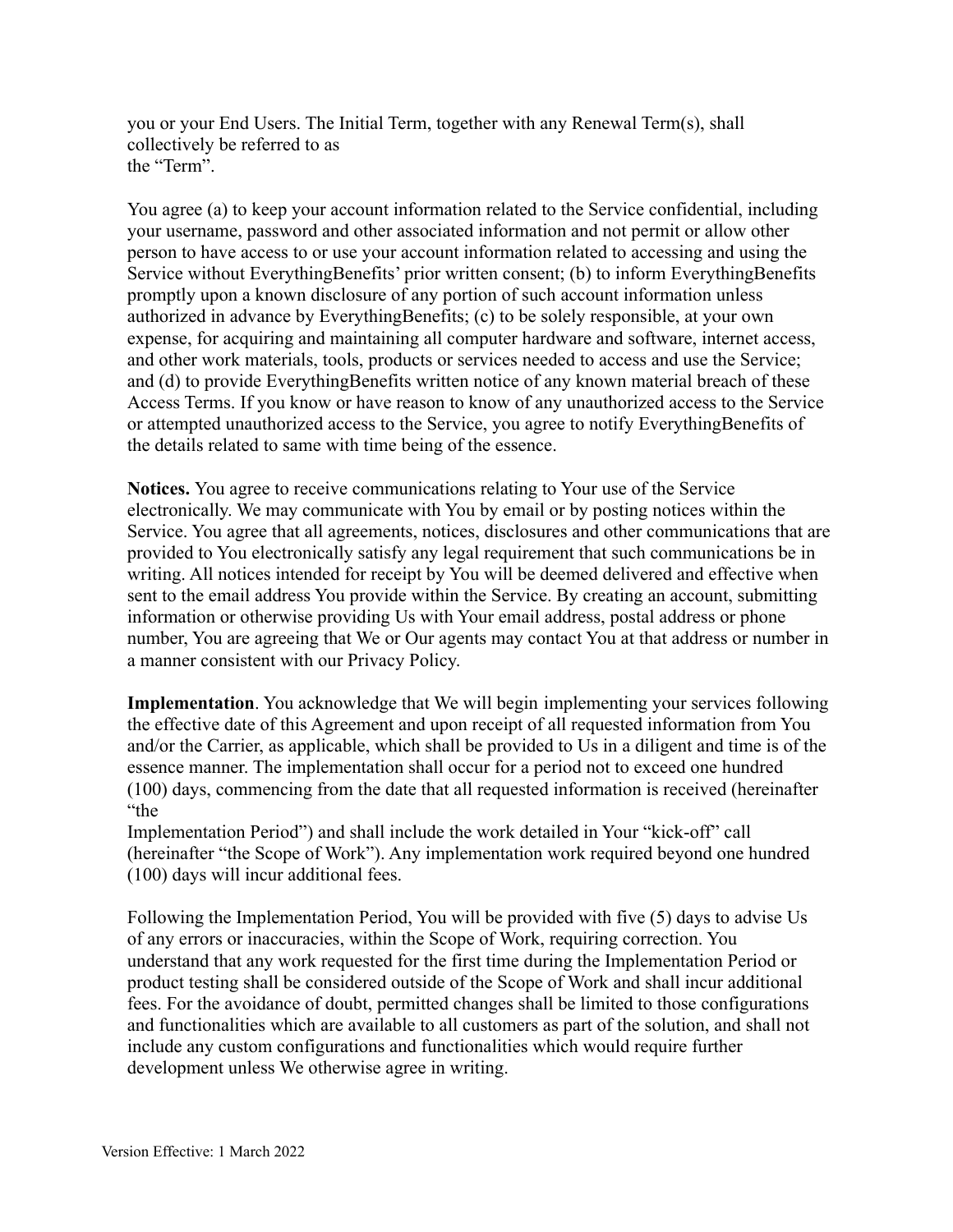You agree to pay all applicable fees associated with the services or solutions that you have ordered in the HRIZONS Agreement following the effective date of this Agreement or the commencement of any renewal term per the payment schedule as set forth in the HRIZONS Agreement. You agree that any and all such fees will be non-refundable upon payment.

Note, you may seek to change from one platform provider (e.g., payroll provider) to another during the effective period of your contract, but we cannot guarantee that all products and functionalities are transferable from one platform provider to another and you will be responsible for payment of your contracted solutions even if non-transferrable. You are therefore encouraged to notify HRIZONS and us well before changing your platform provider. We reserve the right to charge additional fees to support any transfer between and among platform providers.

**National Automated Clearing House (Nacha) Agreement**. You agree not to provide Us with any payroll information or entries which violate the laws or regulations of the United States or of any state or jurisdiction in which You do business. You agree to be in compliance with all National Automated Clearing House Association (Nacha) Operating Rules and Guidelines and to notify Us in advance if any transactions would be considered International ACH Transactions ("IATs"). Our policy is not to process IATs. You agree to indemnify Us against any loss experienced by Us due to Your noncompliance with Nacha Operating Rules and Guidelines.

EverythingBenefits and its Originating Depository Financial Institution maintain the right to audit compliance with this Agreement and to terminate this Agreement for noncompliance with the Nacha Operating Rules and Guidelines.

**Ownership of the Service / Intellectual Property / Marks.** You agree that nothing contained in these Access Terms shall be construed as granting any ownership rights to any Confidential Information disclosed pursuant to these Access Terms, or to any invention or any patent, copyright, trademark, or other intellectual property right of EverythingBenefits, including any work product you contributed to under these Access Terms to the extent relating to the

Service. All such right, title and interest in and to Confidential Information, including any such work product and/or any other intellectual property to the extent relating to the Service, shall (as between you and EverythingBenefits) remain with and/or upon creation be owned solely by EverythingBenefits. Except for making the Service available to End Users as expressly permitted herein, you shall not make, have made, use or sell for any purpose any product or other item using, incorporating or derived from any Confidential Information or the Service. You will not modify, reverse engineer, decompile, create other works from, or disassemble any Confidential Information or the Service. You agree to only access and use the Service for the furtherance of these Access Terms, and shall not provide unauthorized access to the Service to any third parties other than End Users of yours or those acting on behalf of an End User or you for the purpose of implementing or supporting the Service. You shall not, and shall not permit any third party to, access the Service or otherwise utilize the Service or any Confidential Information in connection with development of a competitive product or service.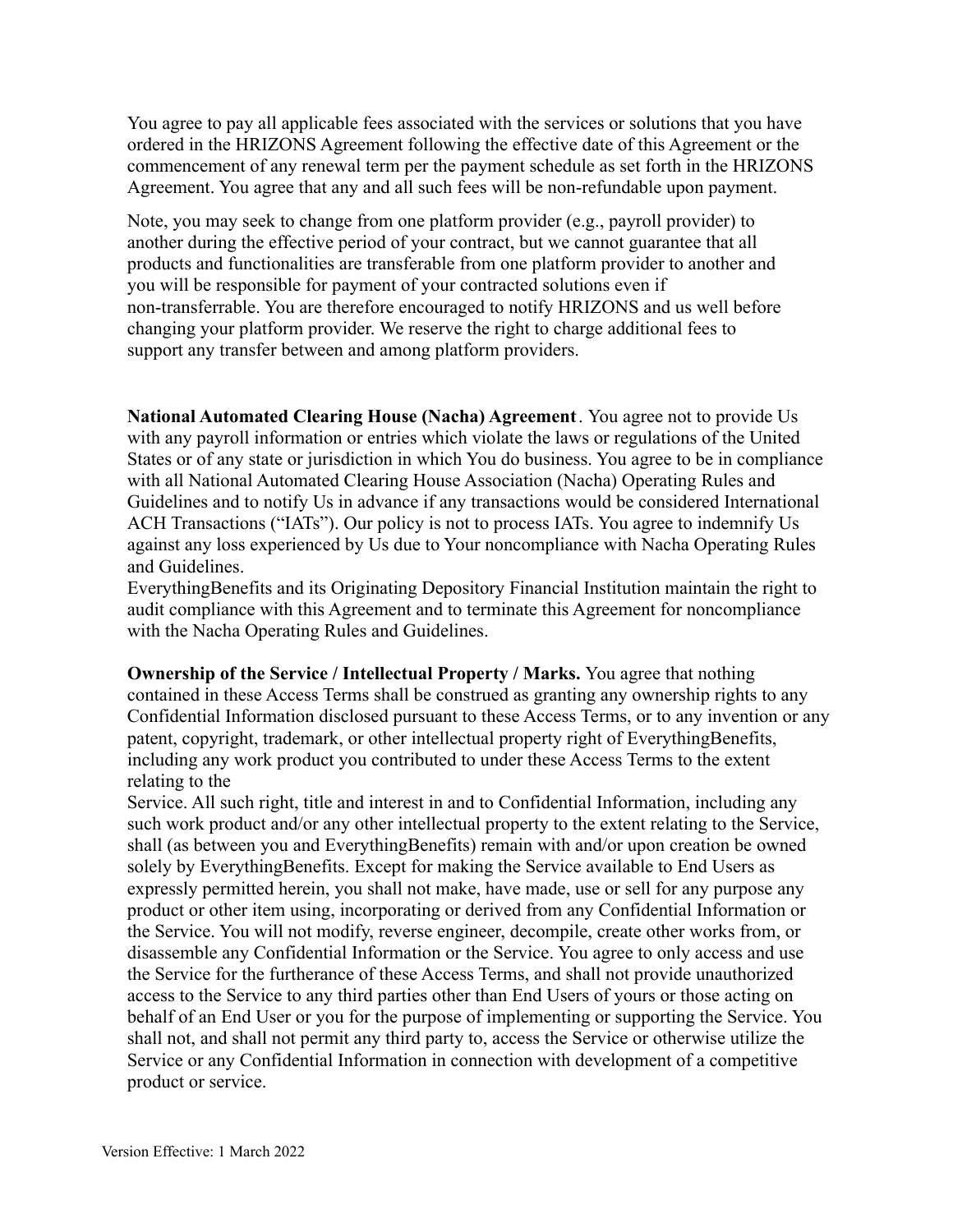EverythingBenefits, as applicable. In the event that you provide any comments, suggestions or other feedback with respect to the Service or any component thereof (collectively, "Feedback") to HRIZONS and/or EverythingBenefits, HRIZONS and/or EverythingBenefits, without any restrictions, have the right but not the obligation, to use such Feedback in any way, including incorporating such Feedback into the Service or any Confidential Information without obligation to you. HRIZONS and EverythingBenefits will be the owner of, and free to use for any purpose, any ideas, concepts, know-how, or materials developed by or on behalf of HRIZONS or EverythingBenefits, respectively, resulting from your Feedback, including, without limitation, any modifications or enhancements to the Service or any Confidential Information. You shall not knowingly include any third party intellectual property or content in Feedback.

You acknowledge you shall not disclose the specific terms of these Access Terms to any third parties. You grant HRIZONS and/or EverythingBenefits the right to openly use your name and logo as a participant in HRIZONS' and/or EverythingBenefits' partner program, within its sales collateral, marketing promotion and direct conversations.

**Data Privacy.** In the event that EverythingBenefits or its parent, or affiliated companies, will create, receive, maintain or transmit protected health information ("PHI" as defined under HIPAA) on behalf of Customer in providing the Services, Customer agrees to disclose the fact that Customer is a covered entity or business associate (as defined under HIPAA) to EverythingBenefits prior to entering into this Agreement and the Parties agree to enter into a HIPAA business associate agreement prior to Customer transmitting and/or EverythingBenefits accessing any PHI. If applicable, the HIPAA business associate agreement is hereby incorporated by reference into this Agreement.

Both parties agree to use reasonable industry standards to protect access to any system that uses and/or renders Services including protection of sensitive or personally identifiable data. Each party shall notify the other within three (3) business days of any known unauthorized use of any user account(s) or of the Services. Both parties will work together to take necessary and customary measures to mitigate any harmful effect of any such security breach. You and EverythingBenefits shall use commercially reasonable efforts to maintain security, privacy, and breach notification policies and procedures to ensure the confidentiality, integrity, and protection from unauthorized access, and availability of data transmitted by the Service to/from any benefits carrier, payroll and/or human resources system(s) or third parties. Other than as expressly allowed herein, EverythingBenefits and its representatives will hold in confidence and not use for the benefit of or disclose to third parties data that is transmitted to EverythingBenefits by you or your End Users, other than third party benefits carriers, insurance brokers, or any other party

in connection with EverythingBenefits' ordinary course of business or as authorized by you or your End Users. For the avoidance of doubt, EverythingBenefits reserves the right to use anonymized data for the purpose of improving the Service or as EverythingBenefits deems appropriate, in its sole but reasonable discretion, to further EverythingBenefits' business so long as such anonymized use does not expose sensitive data of you or a End User or uniquely identifies you or an End User.

**Disclaimer of Warranties.** Federal, state and local laws and regulations change frequently and their application can vary widely based upon the specific facts and circumstances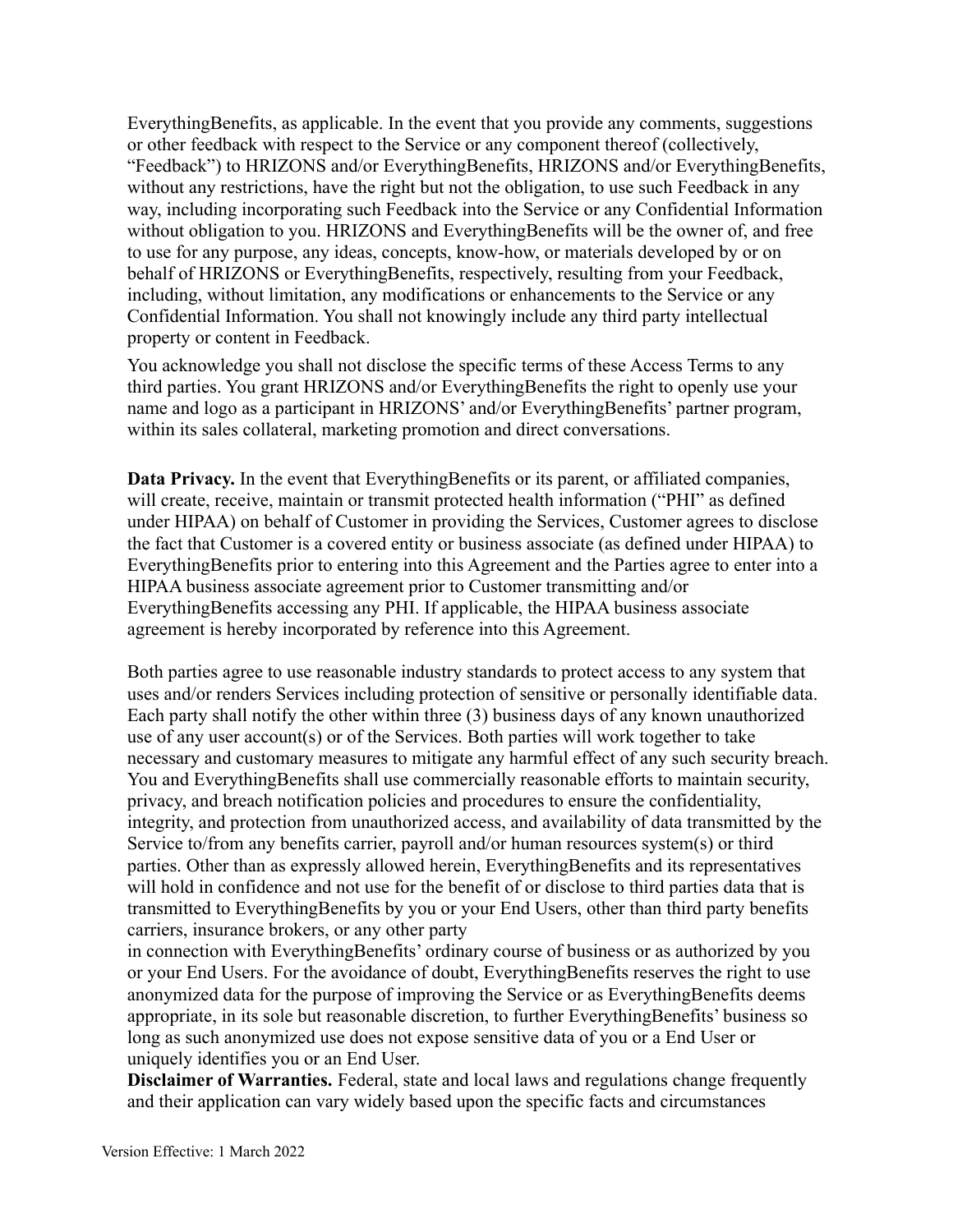involved. You are encouraged to consult with your own professional advisors concerning heath, voluntary and other related benefits and related circumstances. EverythingBenefits disclaims any responsibility for the accuracy or adequacy of any positions taken by you or your End Users or any other party in any benefit plan, administration of any plan or other related notifications and/or filings.

EverythingBenefits shall have no liability or responsibility for any technical advice or services provided by EverythingBenefits that extend beyond the ordinary access and use of the Service.

ALTHOUGH EVERYTHINGBENEFITS USES REASONABLE EFFORTS TO CORRECT REPORTED ISSUES WITH THE SERVICE WITHIN GENERALLY INDUSTRY ACCEPTED STANDARDS, THE SERVICE IS PROVIDED "AS IS" WITHOUT WARRANTY OF ANY KIND, AND EVERYTHINGBENEFITS AND ITS LICENSORS DISCLAIM ALL WARRANTIES, EXPRESS, IMPLIED, OR STATUTORY, INCLUDING WITHOUT LIMITATION ANY IMPLIED WARRANTIES OF TITLE, NON- INFRINGEMENT OF THIRD PARTY RIGHTS, MERCHANTABILITY, OR FITNESS FOR A PARTICULAR PURPOSE. EVERYTHINGBENEFITS IS NOT RESPONSIBLE FOR ACCURACY OF THE DATA COMMUNICATED. NO ORAL OR WRITTEN ADVICE OR CONSULTATION GIVEN BY EVERYTHINGBENEFITS, ITS AGENTS OR THEIR RESPECTIVE EMPLOYEES WILL IN ANY WAY GIVE RISE TO A WARRANTY. EVERYTHINGBENEFITS IS A TECHNOLOGY PLATFORM PROVIDER AND MAKES NO WARRANTIES WITH RESPECT TO, AND HAS NO RESPONSIBILITY OR LIABILITY IN CONNECTION WITH, THE OPERATION, PERFORMANCE OR SUITABILITY OF, ANY THIRD PARTY BENEFIT OR INSURANCE PRODUCT OR SERVICE AVAILABLE FOR ENROLLMENT, REGISTRATION, USE OR CONNECTION THROUGH THE SERVICE. YOU RECOGNIZE THAT IN THE DELIVERY OF THE SERVICE THAT EVERYTHINGBENEFITS MAY WORK WITH 3RD PARTY PROVIDERS AND CANNOT BE LIABLE FOR ISSUES ON THEIR PART. THE ENTIRE RISK ARISING OUT OF THE USE OR PERFORMANCE OF THE SERVICE REMAINS WITH YOU.

EverythingBenefits reserves the right at any time, and for any reason, upon commercially reasonable advanced notice to modify the Service so long as such modification does not materially impact your use of the Service in a substantially negative way, in the aggregate.

## **Limitation of Liability.**

EVERYTHINGBENEFITS AND ITS PARENTS, AFFILIATES, CONTRACTORS, MEMBERS, MANAGERS, DIRECTORS, OFFICERS, ADVISORS, EMPLOYEES, AGENTS AND LICENSORS SHALL NOT BE LIABLE FOR LOSS OF USE, LOST PROFIT, LOSS OF DATA, BUSINESS INTERRUPTION, OR ANY INDIRECT, INCIDENTAL, CONSEQUENTIAL, PUNITIVE, SPECIAL, OR EXEMPLARY DAMAGES ARISING OUT OF OR RELATED TO THE SERVICE OR THESE ACCESS TERMS, HOWEVER CAUSED AND REGARDLESS OF THE FORM OF ACTION, WHETHER IN CONTRACT, TORT (INCLUDING NEGLIGENCE) STRICT LIABILITY, OR OTHERWISE, EVEN IF YOU HAVE BEEN ADVISED OF THE POSSIBILITY OF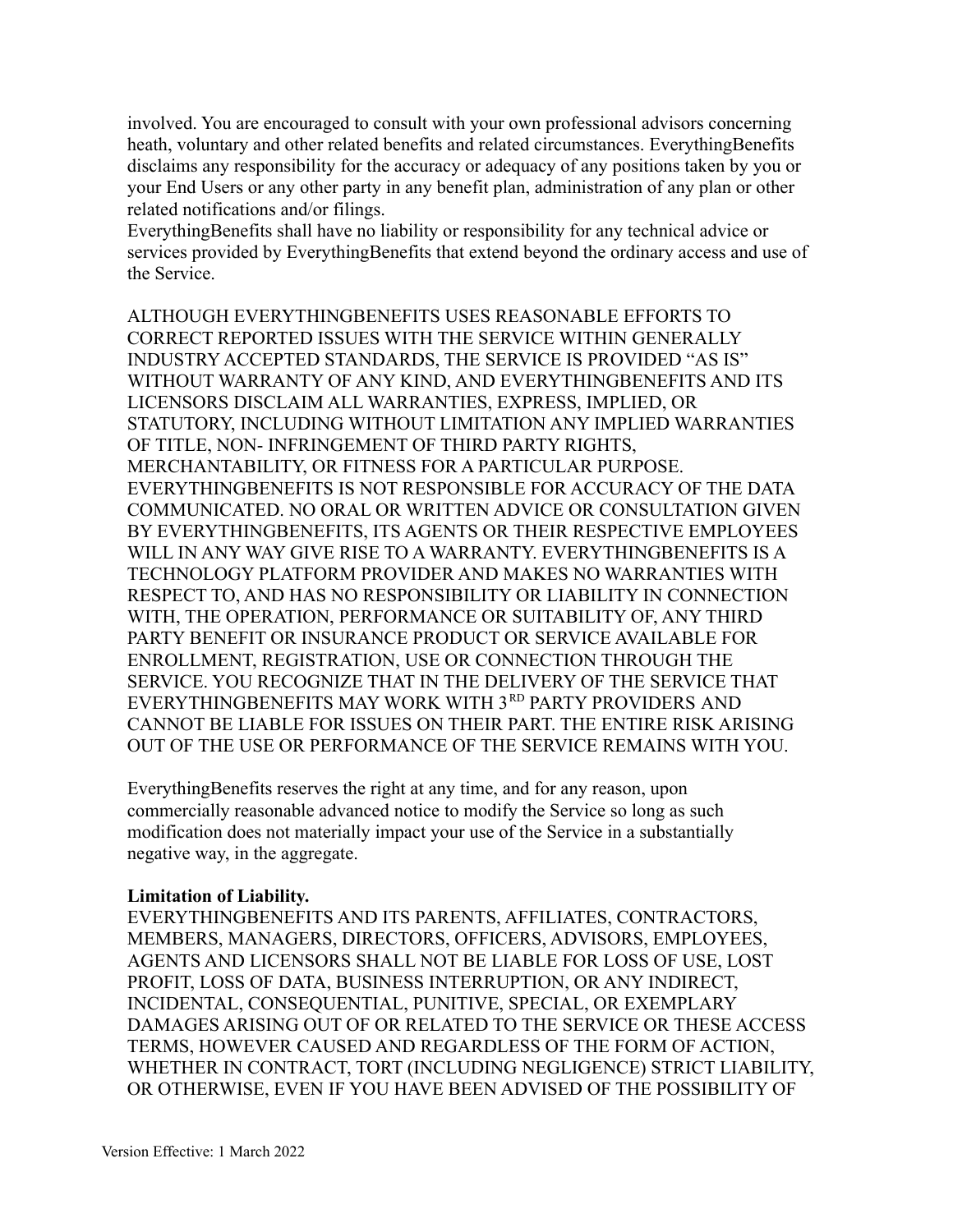SUCH DAMAGES. IN NO EVENT, INCLUDING WITH RESPECT TO ANY INDEMNIFICATION OBLIGATIONS, WILL EVERYTHINGBENEFITS'AGGREGATE CUMULATIVE LIABILITY FOR ANY CLAIMS ARISING OUT OF OR RELATED TO THESE ACCESS TERMS EXCEED THE AMOUNT YOU ACTUALLY PAID TO HRIZONS FOR THE SERVICE IN CONNECTION WITH THE APPLICABLE CLIENT(S) FOR THE 12 MONTHS PRIOR TO ANY SUCH CLAIM ARISING.

## **Indemnification**.

- (a) EverythingBenefits shall undertake the defense of any suit arising out of any actual or alleged infringement based on a claim that the Service infringes a United States patent or copyright. You shall deliver written notice to EverythingBenefits within: (a) ten (10) days after You first receive notice of any suit or other formal action against You; and (b) twenty (20) days after You first receive any other allegations or written claim of infringement. You shall give EverythingBenefits full and exclusive control to conduct the defense or settlement of any suit. At EverythingBenefits' request, You shall provide reasonable assistance and cooperation with the defense of any allegation, claim or suit. In the event of any claim that the Service infringes any indemnified copyright or patent, EverythingBenefits may: (a) procure for You the right to continue using the Service; (b) replace or modify the Services so that it performs substantially equivalent functions without infringement; or (c) if the above options are not reasonably available to EverythingBenefits, refund You the fees paid by You if paid to HRIZONS within the prior one (1) year, and terminate this Agreement. The above indemnity shall not apply to: (a) modifications provided pursuant to Your designs, drawings or specifications; and (b) claims resulting from You combining Services with any product, software or article not furnished by EverythingBenefits. THIS IS THE ENTIRE OBLIGATION OF EVERYTHINGBENEFITS AND ITS SUPPLIERS TO YOU REGARDING ANY CLAIM OF INFRINGEMENT OF ANY INTELLECTUAL PROPERTY RIGHTS.
- (b) You shall indemnify, hold harmless and defend, EverythingBenefits and HRIZONS at its expense, and pay to EverythingBenefits and HRIZONS any and all damages from and against, arising out of or otherwise incurred by EverythingBenefits and HRIZONS, respectively, arising out of any breach of this Agreement by You.
- (c) No action, regardless of form, arising under or relating to this Agreement, may be brought by either party more than one year after the cause of action has occurred, or by reasonable diligence could have been discovered except for actions arising from the incorrect calculation of fees for which there will be twelve (12) month limitation for review.

**Relationship of the parties.** The parties are independent contractors with respect to each other, and nothing in these Access Terms shall be construed as creating an employer-employee relationship, a partnership, fiduciary, or agency relationship or any association or joint venture between the parties. Each party shall be responsible for providing, at its sole expense, its own work materials and tools.

**Miscellaneous.** These Access Terms shall be governed by and construed in accordance with the laws of the state of Delaware with the governing venue in Union County, New Jersey. You